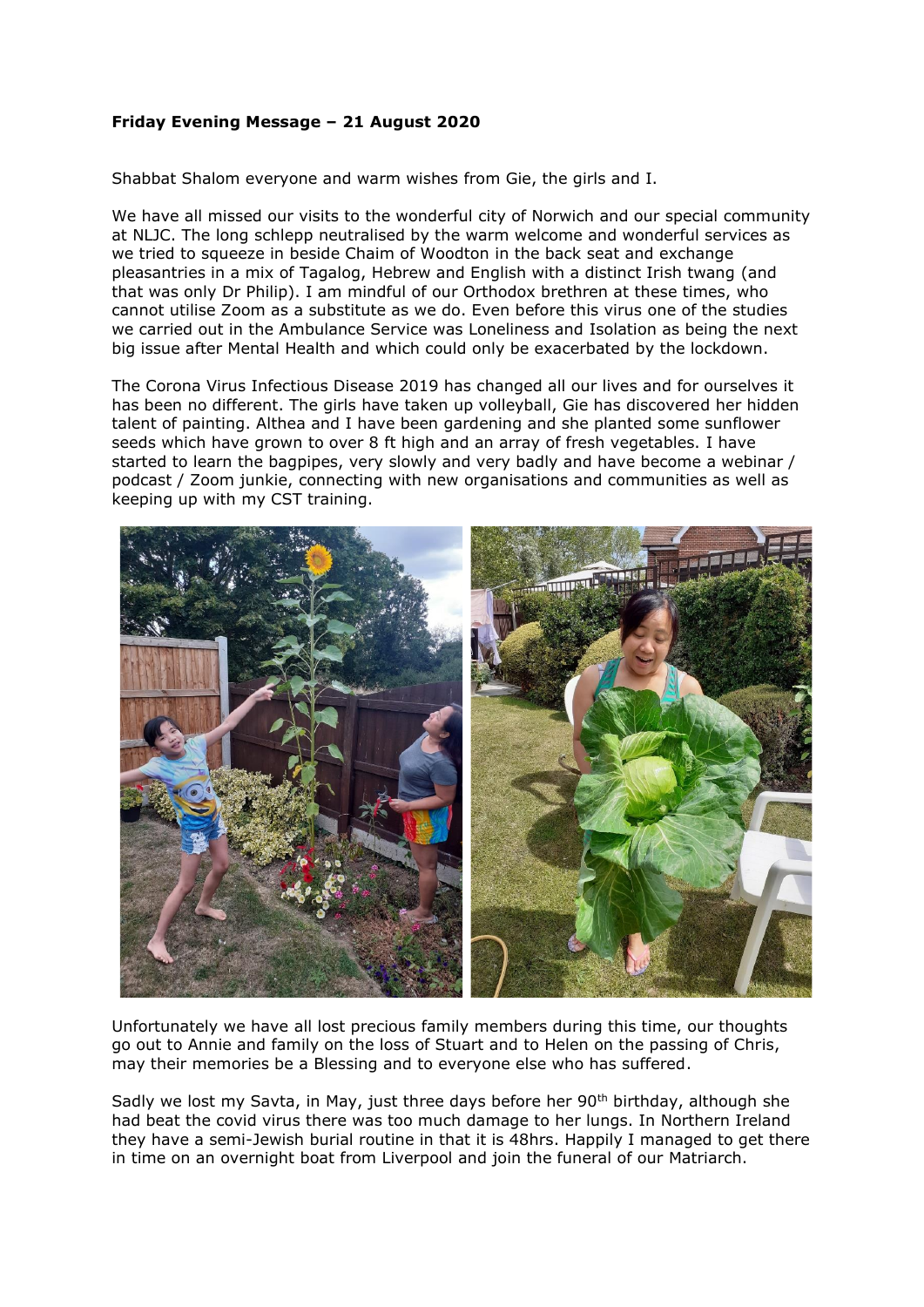Due to the situation the funeral was a surreal experience with close family in the garden under the rare Irish sun and a field full of mourners in cars with the service broadcast via their radios. By complete coincidence the minister spoke of the Matriarchs and Patriarchs and of Me'arat HaMachpelah in Hevron of which I was able to provide him with a more accurate account.

My Savta looked after me a lot as a child as both my parents worked and she was a big influence on my life. She was the most competitive Monopoly player I met, the owner of the biggest sweet box in the country and the most generous person but if we misbehaved her stern Ulster look was backed up by a flash of a horsewhip if we stepped out of line.

While living in Israel, Hevron was amongst my favourite places to visit. Hevron comes from the Hebrew Chever which translates as friend or connection. The Me'arat HaMachpelah or Tomb of the Patriarchs is believed to be the final resting places, of Avraham, Sarah, Yitzak, Yakov Rivka and Leah and was a place of reflection for me as well as a place which always made me think of my Savta. The Tomb of the Patriarchs is one of the oldest active buildings in the world built by King Herod some 2000 years ago. In 1267 CE Jews were expelled by the Mamelukes from the building and only permitted to pray at the seventh step leading to the Tomb. The construction is almost identical to that of the Western Wall in Jerusalem in that there is no cement and on the entrance to the Tomb is a Mezuzah inscribed with the Hebrew "Shaar Gan Eden" -the gateway to Garden of Eden which according to the Midrash is the connection point of this world and the world the Garden of Eden. The markers in the Machpelah are believed to be above the tombs of the Matriarchs and Patriarchs and Moshe Dayan the former Chief of Staff and Minister of Defence when Hevron was returned to Israeli control in 1967 was a keen archaeologist and used a small youth to squeeze into the tunnel below which led to a void believed to be the location of the resting places.



The Tombs of the father and grandmother of King David (Jesse and Ruth) are located in the Tel Hevron area of the city which King David ruled from, for the first seven years of his reign before relocating to Jerusalem. Another poignant location for me given that Ruth was a righteous convert to the Jewish people. Actually Ruth was a descendant of an incestuous relationship between Lot and his daughter with the Moav translating from the Hebrew M'Av – from my father. One of the most fundamental lessons in Judaism is that it doesn't matter who your parents or grandparents are it's the here and now that matters, what are you doing with your life.